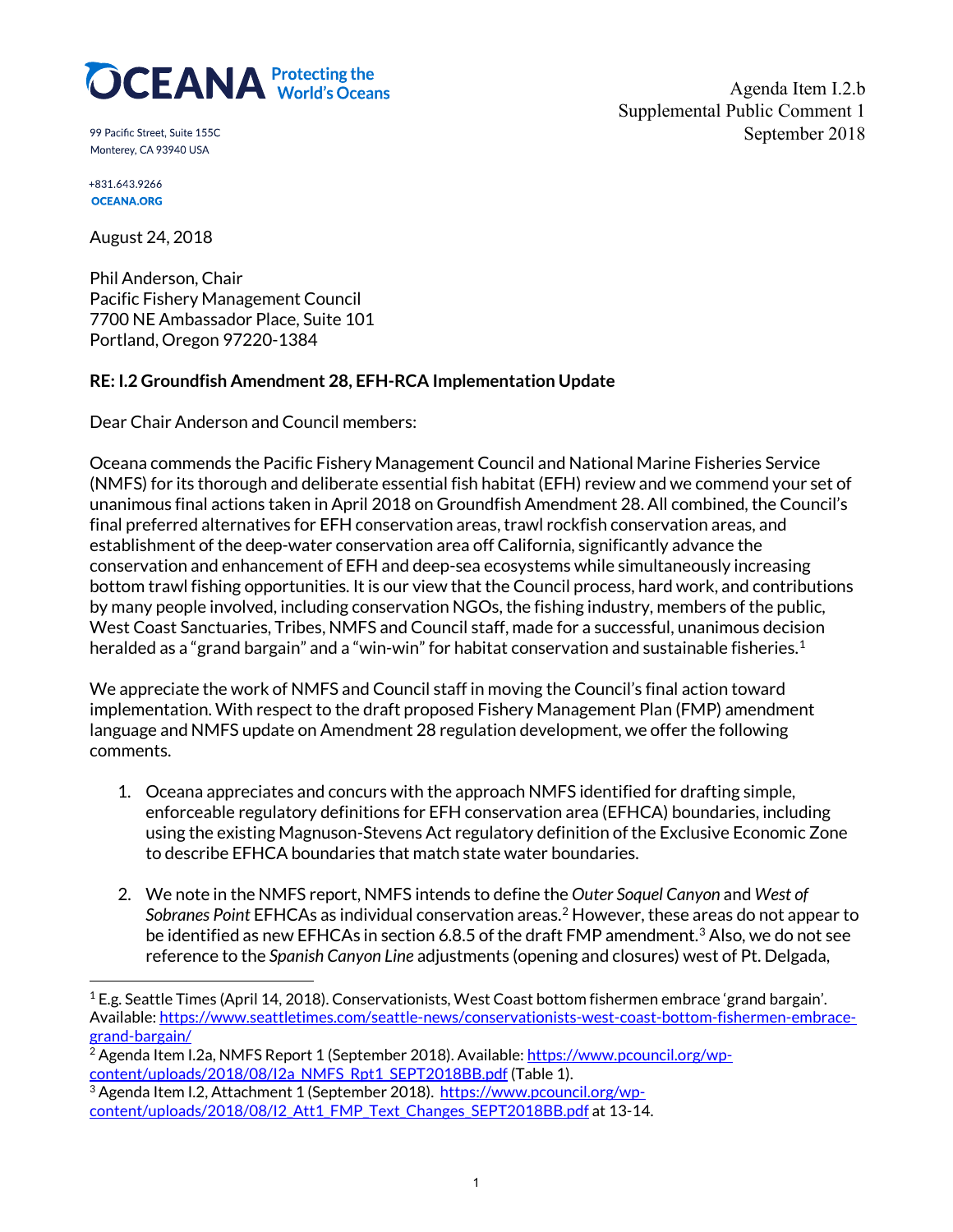California. We assume those changes will be reflected as changes to the adjacent 700-fathom isobath line. If so, we recommend this be noted in Section 6.8.6 of the Groundfish FMP (Bottom Trawl Footprint Closure) and in draft regulations. We encourage careful review of the FMP amendment, maps and regulatory language to ensure each of the new and modified EFHCAs identified by the Council at final action are properly identified and defined.

- 3. We are concerned by the proposed deletion of Section 7.3.2 in the FMP; "Process for Modifying Existing or Designating New HAPCs." We understand the intent is to streamline the FMP and reference the EFH review process outlined in Council Operating Procedure 22 (which currently refers to sections in the FMP proposed for deletion). In doing so, useful information and public input into the process may be lost. EFH regulations state that "FMPs should outline the procedures the Council will follow to review and update EFH information."<sup>4</sup> We recommend outlining the process in the FMP and referring to finer details on committee duties and responsibilities in Council operating procedures, as appropriate.
- 4. We recommend retaining the phrase "at least every 5 years" instead of replacing it with "periodically" in FMP section 7.6 (page 27) to be consistent with EFH regulations stating that "a complete review of all EFH information should be conducted…at least once every 5 years."[5](#page-1-1)
- 5. Please provide guidance and clarification on the public review of amendments to the FMP appendices. As part of the April 2018 Groundfish Amendment 28 final action, the Council adopted the administrative alternatives described in Table 2 of the April 2018 Supplemental Project Team Report (Alts. 5b to 10b).<sup>[6](#page-1-2)</sup> This includes updates to Groundfish FMP Appendices B, C and D. Alternative 5b, for example, calls for an update to the "information in Groundfish FMP Appendix B of the FMP to reflect new information on Pacific Coast Groundfish life history descriptions, text descriptions of groundfish EFH, and major prey items." We seek clarity on the process and timeline for these approved updates.

Oceana greatly appreciates the Council's hard work to advance the conservation and enhancement of groundfish EFH and the protection of deep-sea ecosystems. Groundfish Amendment 28 will benefit the biodiversity of the deep-sea, preserve ancient groves of corals and sponges, and enhance the productivity of the many species of groundfish that use seafloor habitats. Thank you for your hard work and commitment to science, conservation and sustainable fisheries.

Sincerely,

Ben Enticknap Geoffrey Shester, Ph.D.

<span id="page-1-2"></span><sup>6</sup> Available[: https://www.pcouncil.org/wp](https://www.pcouncil.org/wp-content/uploads/2018/04/F3a_Supp_Project_Team_Report2_Apr2018BB.pdf)content/uploads/2018/04/F3a Supp\_Project\_Team\_Report2\_Apr2018BB.pdf

offy Stesh

Pacific Campaign Mgr. and Sr. Scientist California Campaign Director & Sr. Scientist

<span id="page-1-0"></span><sup>4</sup> 50 C.F.R. § 600.815(a)(10).

<span id="page-1-1"></span> $5$  Id.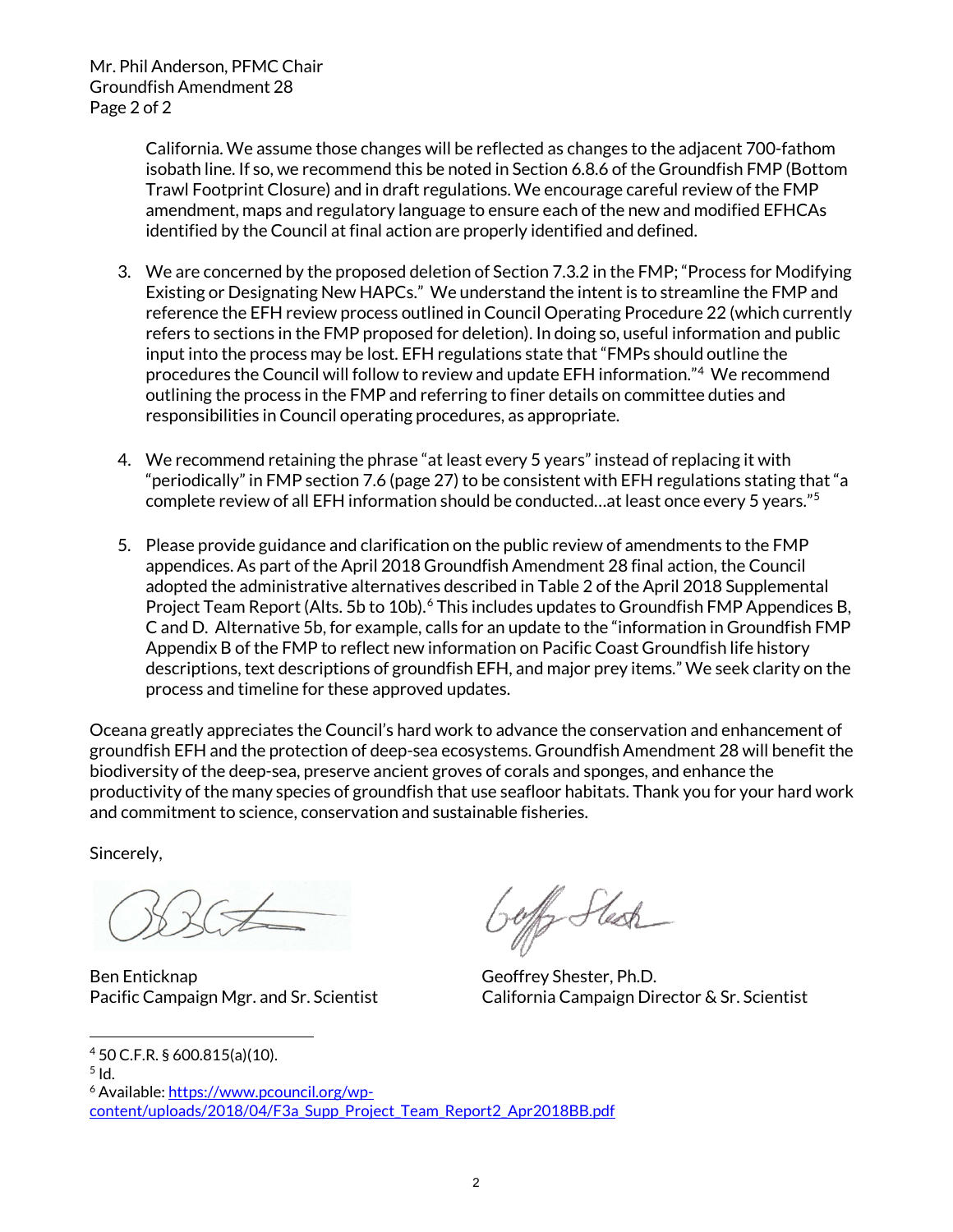

**EARTHJUSTICE** ALASKA CALIFORNIA FLORIDA MID-PACIFIC NORTHEAST NORTHERN ROCKIES NORTHWEST ROCKY MOUNTAIN WASHINGTON, D.C. INTERNATIONAL

*Submitted via electronic mail*

August 27, 2018

Phil Anderson, Chair Pacific Fishery Management Council 1100 NE Ambassador Place, #101 Portland, OR 97220 pfmc.comments@noaa.gov

## **RE: Agenda Item I.2: Proposed Groundfish FMP Amendment 28 Language**

Dear Chair Anderson and Council Members,

Thank you for your consideration of the following comments regarding proposed Amendment 28 to the Groundfish Fishery Management Plan ("FMP"). We appreciate the Council's adoption of a Final Preferred Alternative package for Amendment 28 that will grant new protections to over 140,000 square miles of unique, sensitive, and important marine habitats while enhancing fishing opportunities. This action marks an important milestone in fulfilling the Council's responsibility to protect and enhance essential fish habitat ("EFH") as well as using the Council's discretionary authority to protect pristine deepwater habitat by prohibiting the use of bottom-contacting gear in the waters deeper than 3,500m.

Overall, we support the draft amendatory language provided in the Council's briefing book for the September 2018 meeting. The language largely reflects the Council's adoption of important new EFH revisions and deepwater habitat protections. It also contains useful clarifications of the Council's authority to protect groundfish habitat, such as those in Sections 6.6.3 and 6.8. As a further clarification, we recommend that Section 6.2 be modified to reflect the Council's ability to address multiple gear types in order to protect EFH. The current language only refers to bottom trawling.

We also appreciate the considerable work that staff put into developing simple, enforceable boundary definitions for EFH Conservation Areas. The National Marine Fisheries Service's preferred approach of using the existing definition of the Exclusive Economic Zone boundary found in Magnuson Act regulations appears to be reasonable, straightforward approach.

We did identify several proposed changes in the draft amendatory language that would render the FMP inconsistent with governing regulations. First, the proposed amendment deletes Section 7.3.2, "Process for Modifying Existing or Designating New HAPCs." Proposed changes to Section 7.6 of the FMP refer to Council Operating Procedure 22 ("COP 22") to describe the process for review and revising EFH descriptions and identification. While these changes may